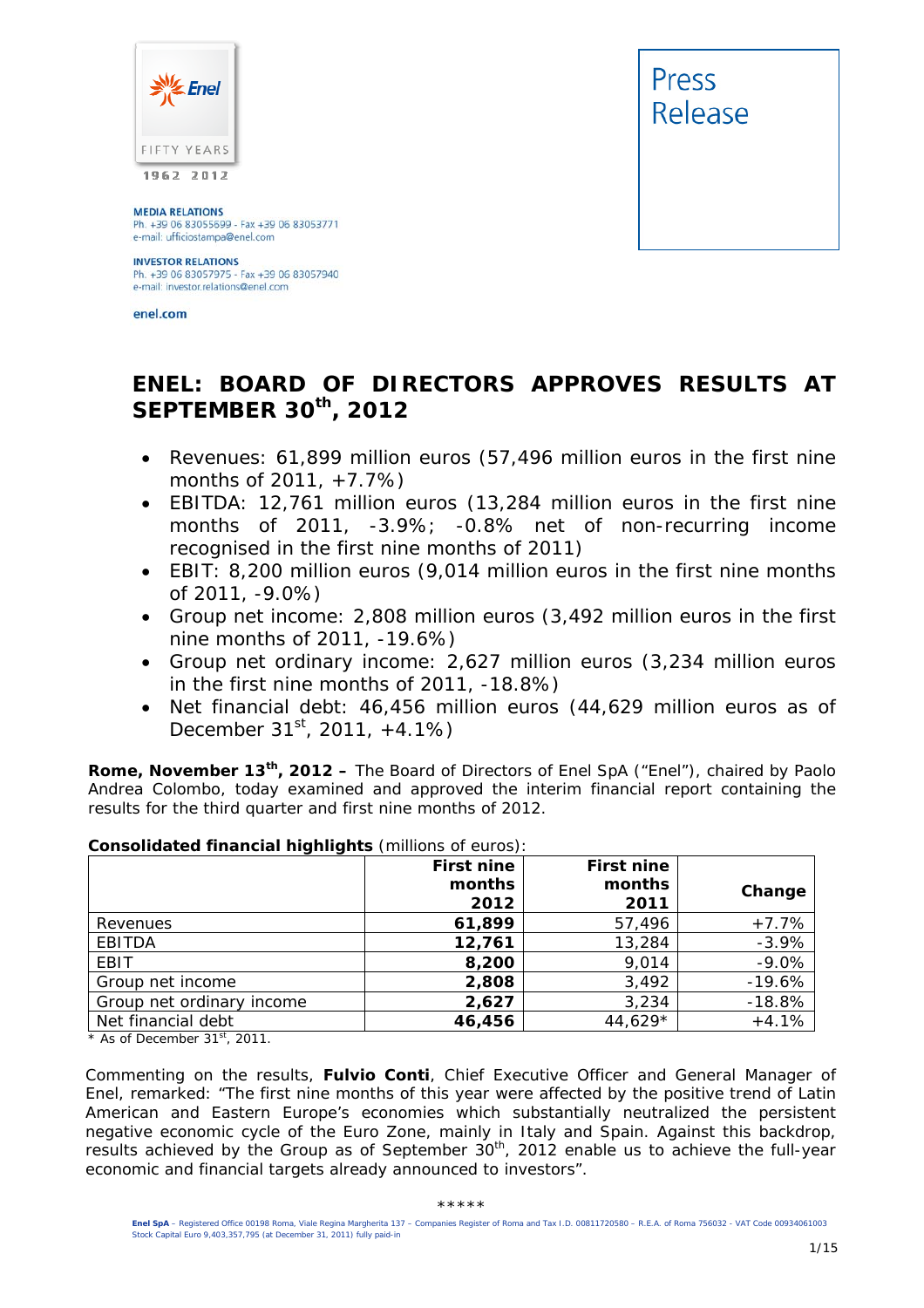



Unless otherwise specified, the balance sheet figures at September 30<sup>th</sup>, 2012 exclude assets and liabilities held for sale, which essentially regard Endesa Ireland, which, based on the status of the negotiations for the sale to a non-Group buyer at September 30<sup>th</sup>, 2012, fall under the scope of IFRS 5.

This press release uses a number of "alternative performance indicators" not envisaged in the IFRS-EU accounting standards (EBITDA, net financial debt, net capital employed, Group net ordinary income, net assets held for sale). In accordance with recommendation CESR/05-178b published on November  $3<sup>rd</sup>$ , 2005, the criteria used to calculate these indicators are described at the end of the release.

\*\*\*\*\*

#### **Electricity and gas sales**

Electricity sold by the Enel Group to end users in the first nine months of 2012 amounted to 238.6 TWh, up 6.2 TWh (+2.7%) compared with the same period of 2011.

The increase is attributable to increased sales in Italy (+0.8 TWh) and abroad (+5.4 TWh) for operations in Latin America (+2.4 TWh), Russia (+2.0 TWh) and France (+1.7 TWh), partially offset by a decrease in volumes sold in the Iberian Peninsula (-1.6 TWh).

Sales of gas to end users in the first nine months of 2012 came to 6.2 billion cubic meters, up 0.3 billion cubic meters (+5.1%) compared with the year-earlier period. Domestic sales fell slightly (-0.08 billion cubic meters), while sales of gas abroad by Endesa in the Iberian Peninsula rose by 0.4 billion cubic meters.

#### **Power generation**

Net electricity generated by the Enel Group in the first nine months of 2012 amounted to 225.1 TWh (+2.6% on the 219.5 TWh in the same period of the previous year), of which 57.4 TWh in Italy, and 167.7 TWh abroad.

The Enel Group's plants in Italy generated 57.4 TWh, down 2.6 TWh from the first nine months of 2011. Specifically, the decrease in hydroelectric generation (-3.8 TWh), due to unfavourable water conditions in the first nine months of 2012 compared with a year earlier, was partially offset by a rise in thermal generation and generation from other renewable resources.

Demand for electricity in Italy in first nine months of 2012 amounted to 245.7 TWh, down 2.3% from the same period of 2011, while net imports contracted by 2.1 TWh (-6.6%).

Net electricity generated abroad by the Enel Group in the first nine months of 2012 came to 167.7 TWh, an increase of 8.2 TWh (+5.1%) on the first nine months of 2011. The rise is attributable to the greater output of Endesa's power plants in the Iberian Peninsula and Latin America (+6.0 TWh) and to the increase in output by the companies of the Renewable Energy Division  $(+2.0$  TWh $)$ .

Of the total generation by Enel power plants in Italy and abroad, 57.8% came from conventional thermal generation, 28.1% from renewables and 14.1% from nuclear power.

#### **Distribution of electricity**

Electricity distributed by the Enel Group network totalled 312.7 TWh in the period ending at September  $30<sup>th</sup>$ , 2012, of which 180.1 TWh in Italy and 132.6 TWh abroad.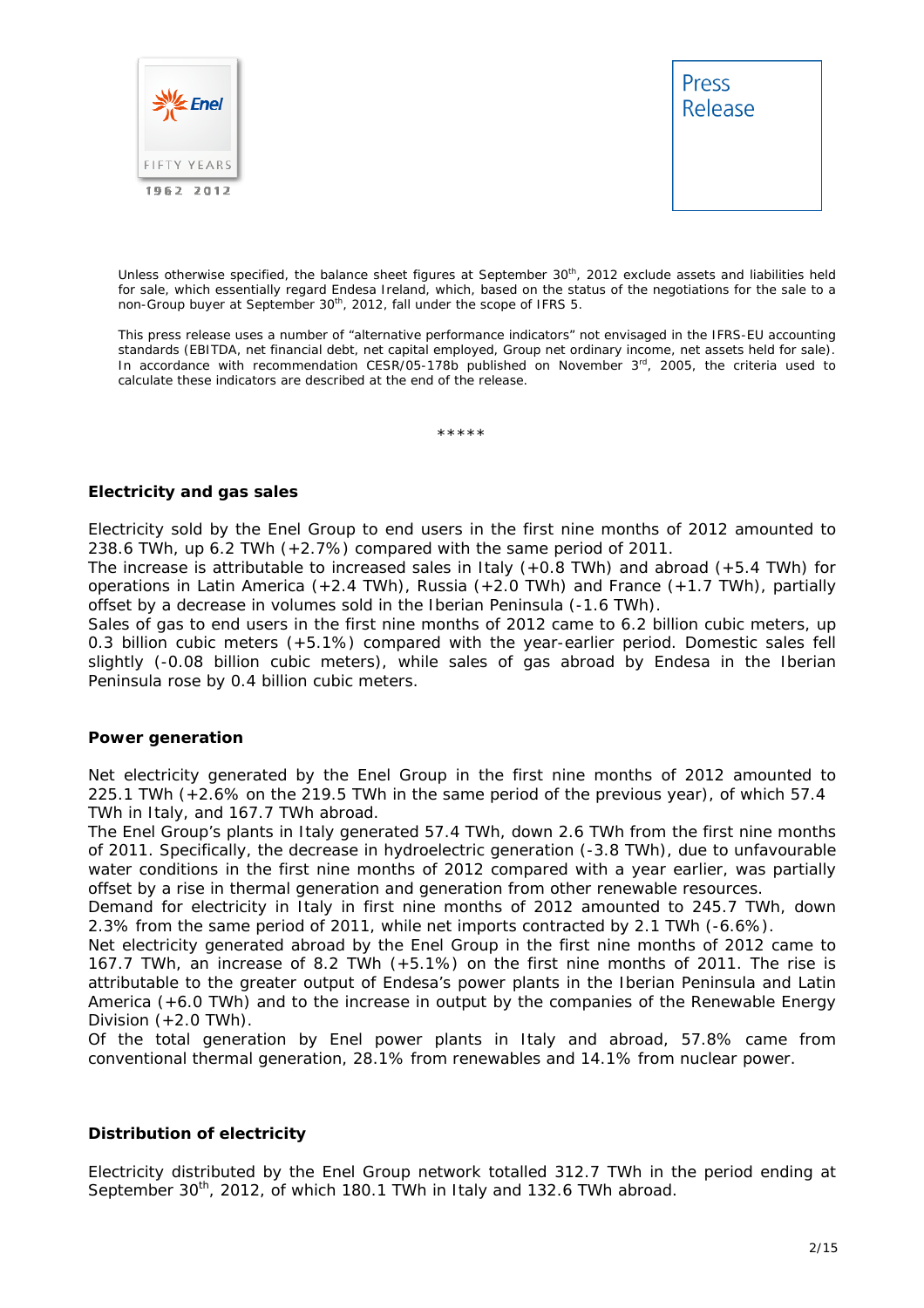



The volume of electricity distributed in Italy fell by 4.5 TWh (-2.4%) compared with the same period of the previous year.

Electricity distributed abroad totalled 132.6 TWh, an increase of 2.0 TWh (+1.5%) on the corresponding period of 2011, mainly due to the increased contribution of Endesa in Latin America  $(+1.8$  TWh).

\*\*\*\*\*

#### **FINANCIAL HIGHLIGHTS**

#### **Consolidated results for the first nine months of 2012**

**Revenues** in the first nine months of 2012 totalled 61,899 million euros, an increase of 4,403 million euros (+7.7%) compared with the first nine months of 2011. The rise is essentially attributable to greater revenues from the sale and transport of electricity, higher revenues from the sale of fuels for trading and from the sale of gas to end users, as well as a number of positive regulatory items recognised in the third quarter of 2012, mainly associated with changes in the mechanism for reimbursing costs incurred following the elimination of the Electricity Industry Pension Fund (FPE) as from January  $1<sup>st</sup>$ , 2000.

Please note that revenues in the first nine months of 2011 also included proceeds of 435 million euros (7 million euros in the same period of 2012) from the sale of a number of equity investments and from the fair value re-measurements of the assets and liabilities in certain companies whose status with respect to the requirements concerning control changed during the same period.

More specifically, the revenues of the Sales Division came to 13,860 million euros (+7.2%), those of the Generation and Energy Management Division amounted to 17,222 million euros (+12.2%), those of the Infrastructure and Networks Division reached 6,082 million euros (+12.3%), those of the Iberia and Latin America Division were 25,140 million euros (+4.6%), those of the International Division totalled 6,324 million euros (+11.9%) and those of the Renewable Energy Division amounted to 1,924 million euros (+3.5%).

**EBITDA** in the first nine months of 2012 amounted to 12,761 million euros, a decrease of 523 million euros (-3.9%) from the same period of 2011. Net of certain non-recurring items registered in the first nine months of 2012, EBITDA was down by 0.8% since the reduction in the domestic generation margin and the change in the scope of consolidation as a result of disposals made in the two periods being compared, were partially offset by the positive performance of the Sales, Iberia and Latin America and the Infrastructure and Networks Divisions. The latter recorded a positive performance also taking into account the effects of regulatory items related to the elimination of the FPE mentioned in the Revenues section.

In particular, EBITDA of the Sales Division came to 494 million euros (+10.8%), that of the Generation and Energy Management Division amounted to 1,028 million euros (-38.0%), that of the Infrastructure and Networks Division reached 3,335 million euros (+6.6%), that of the Iberia and Latin America Division was 5,589 million euros (+0.5%), that of the International Division amounted to 1,104 million euros (-8.0%) and that of the Renewable Energy Division totalled 1,124 million euros (-5.0%).

**EBIT** in the first nine months of 2012 totalled 8,200 million euros, down 814 million euros (- 9.0%) compared with the same period of 2011, taking account of the effects mentioned with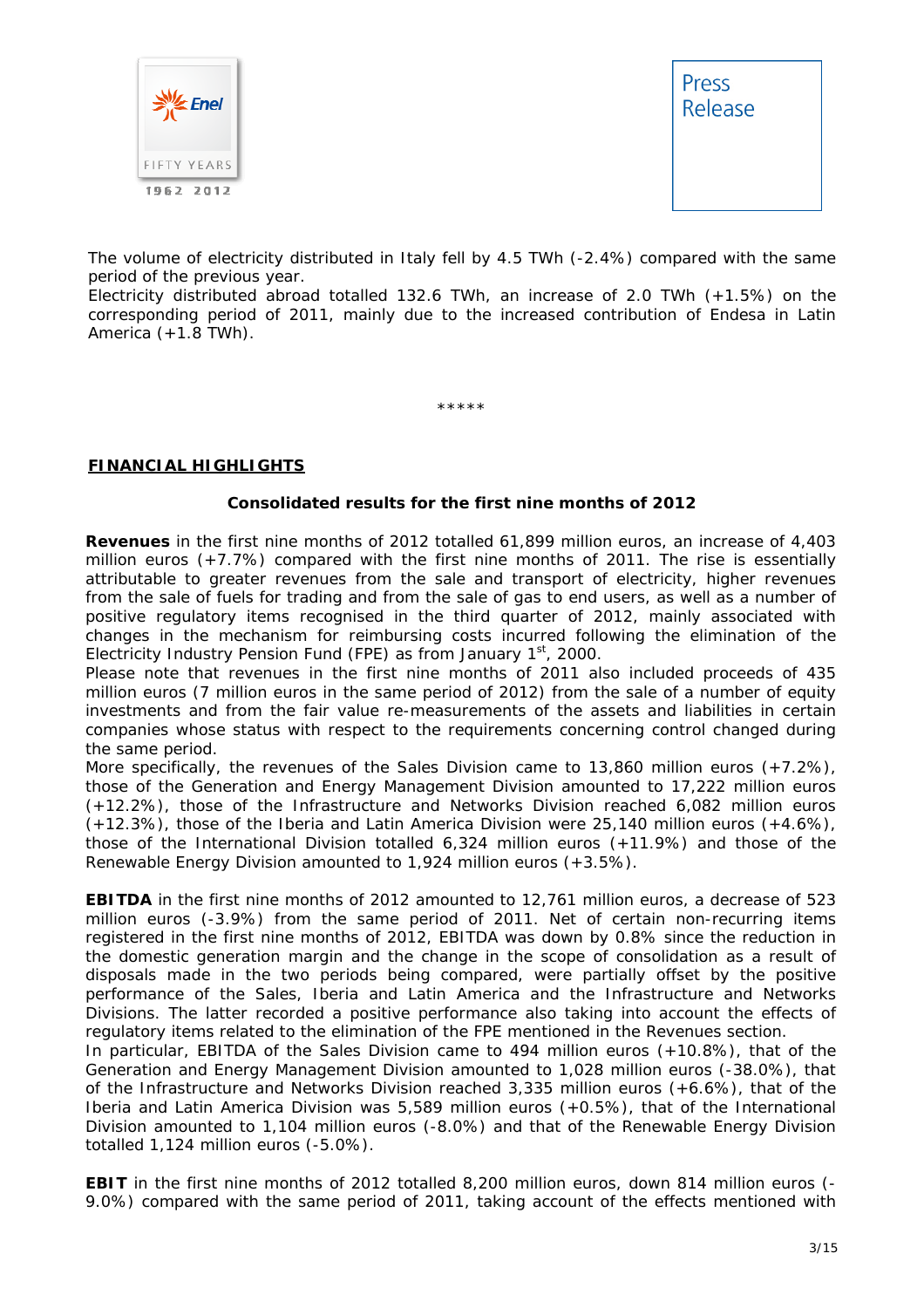



respect to EBITDA and an increase of 291 million euros in depreciation, amortization and impairment losses.

Broken down by division, EBIT of the Sales Division came to 161 million euros (-26.8%), that of the Generation and Energy Management Division amounted to 561 million euros (-54.0%), that of the Infrastructure and Networks Division reached 2,556 million euros (+4.7%), that of the Iberia and Latin America Division was 3,334 million euros (-3.4%), that of the International Division totalled 825 million euros (+7.0%) and that of the Renewable Energy Division amounted to 764 million euros (-14.1%).

**Group net income** in the first nine months of 2012 came to 2,808 million euros, a decrease of 684 million euros (-19.6%) compared with the same period of 2011. More specifically the negative impact of the decline in the Group's EBIT was only partially offset by the benefit from the gain, reported under financial income for the period, of 185 million euros on the sale of the 5.1% stake in Terna.

**Group net ordinary income** in the first nine months of 2012 came to 2,627 million euros, down 607 million euros (-18.8%) compared with the same period of 2011.

The **consolidated balance sheet** at September 30<sup>th</sup>, 2012 shows net capital employed of 102,309 million euros (99,069 million euros as of December 31 $^{\rm st}$ , 2011) including net assets held for sale of 321 million euros (323 million euros as of December 31<sup>st</sup>, 2011). It is funded by shareholders' equity attributable to the Parent Company and non-controlling interests of 55,853 million euros (54,440 million euros as of December  $31<sup>st</sup>$ , 2011) and net financial debt of 46,456 million euros (44,629 million euros as of December 31 $^{\rm st}$ , 2011). The latter, which does not include the amount pertaining to assets held for sale of 1 million euros (unchanged compared with December 31<sup>st</sup>, 2011), increased by 1,827 million euros (+4.1%) from the end of 2011. The rise is essentially attributable to the payment of dividends, current income taxes, including the Robin Hood Tax, and financial expense on the debt and on investments made during the period, the effects of which were only partially offset by the cash flows generated by operations. As of September 30<sup>th</sup>, 2012, the debt/equity ratio was 0.83, compared with 0.82 at the end of 2011.

**Capital expenditure** in the first nine months of 2012 totalled 4,377 million euros, a decrease of 6.2%, concentrated primarily in the Renewable Energy and International Divisions.

Group **employees** as of September 30<sup>th</sup>, 2012, numbered 74,877 (75,360 as of December  $31<sup>st</sup>$ , 2011). The Group's workforce in the first nine months of 2012 declined by 483 as a result of the negative net balance of hirings and terminations and the change on the scope of consolidation as a result of the disposal of Wisco.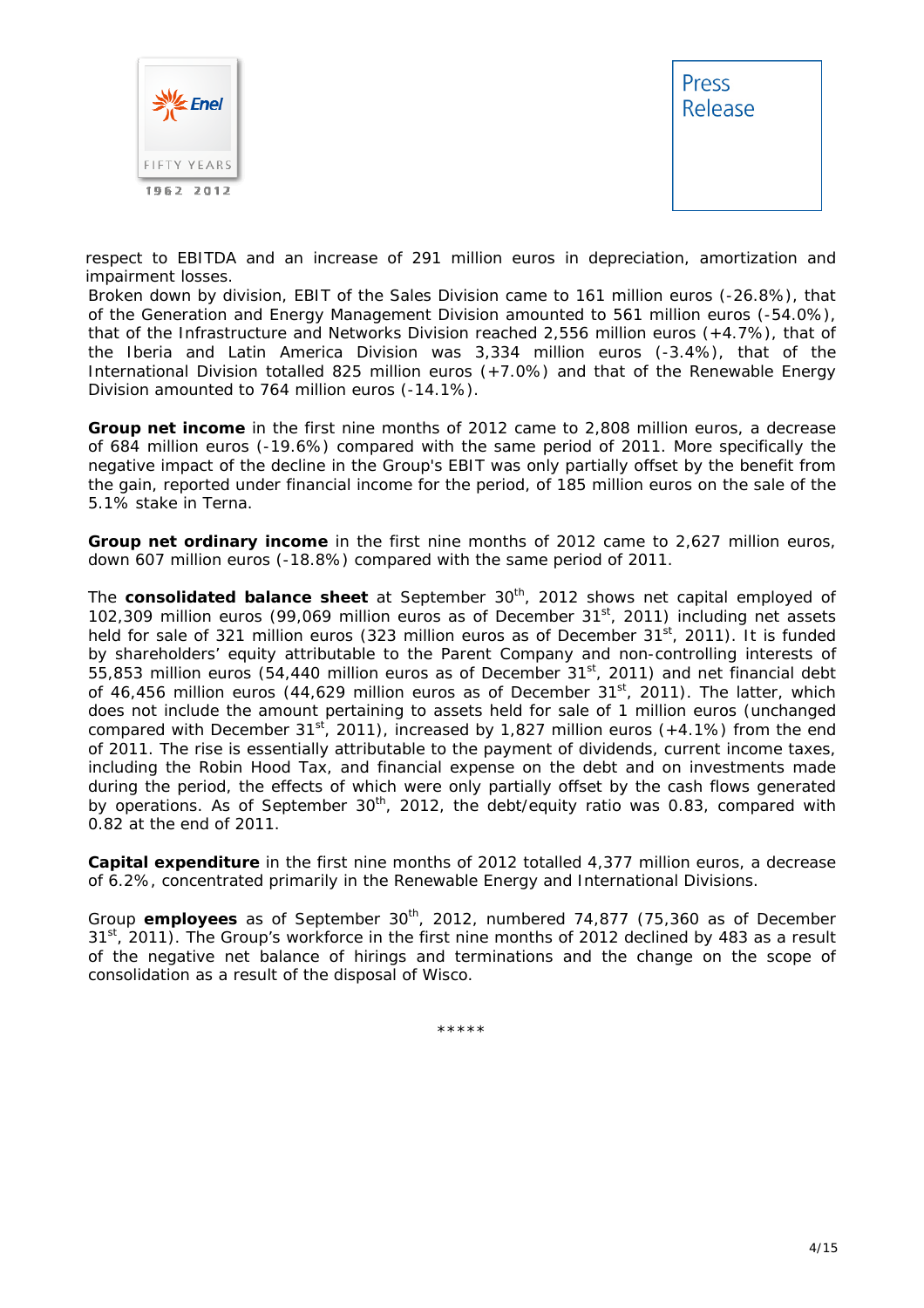

#### **Consolidated results for the third quarter of 2012**

|                           | Third quarter<br>2012 | Third quarter<br>2011 | Change   |
|---------------------------|-----------------------|-----------------------|----------|
| Revenues                  | 21,207                | 19,105                | $+11.0%$ |
| EBITDA                    | 4,479                 | 4,355                 | $+2.8%$  |
| EBIT                      | 2,859                 | 2,942                 | $-2.8%$  |
| Group net income          | 987                   | 940                   | $+5.0%$  |
| Group net ordinary income | 987                   | 929                   | $+6.2%$  |

#### **Consolidated financial highlights** (millions of euros):

**Revenues** in the third quarter of 2012 amounted to 21,207 million euros, an increase of 2,102 million euros compared with the same period of 2011. This development is essentially attributable to a rise in revenues from the sale and transport of electricity, as well as the positive regulatory items noted above associated with the changes in the mechanism for reimbursing costs incurred following the elimination of the FPE as from January  $1<sup>st</sup>$ , 2000.

More specifically, the revenues of the Sales Division amounted to 4,452 million euros (+7.8%), those of the Generation and Energy Management Division totalled 5,918 million euros (+15.5%), those of the Infrastructure and Networks Division came to 2,298 million euros (+26.2%), those of the Iberia and Latin America Division were 8,645 million euros (+5.6%), those of the International Division amounted to 2,051 million euros (+12.0%) and those of the Renewable Energy Division reached 592 million euros (+11.7%).

**EBITDA** for the third quarter of 2012 totalled 4,479 million euros, a rise of 124 million euros (+2.8%) compared with the third quarter of 2011.

More specifically, the EBITDA of the Sales Division amounted to 166 million euros (+38.3%), that of the Generation and Energy Management Division declined to 334 million euros (- 19.3%), that of the Infrastructure and Networks Division reached 1,362 million euros (+23.4%), that of the Iberia and Latin America Division amounted to 1,945 million euros (- 0.3%), that of the International Division was 347 million euros (-13.7%) and that of the Renewable Energy Division rose to 317 million euros (+3.3%).

**EBIT** for the third quarter of 2012 came to 2,859 million euros, down 2.8% compared with the same period of 2011.

With regard to the results of the individual divisions, the EBIT of the Sales Division amounted to 35 million euros (-12.5%), that of the Generation and Energy Management Division was 176 million euros (-33.1%), that of the Infrastructure and Networks Division totalled 1,054 million euros (+20.5%), that of the Iberia and Latin America Division stood at 1,189 million euros (- 5.1%), that of the International Division amounted to 230 million euros (-16.4%) and that of the Renewable Energy Division was 194 million euros (-5.4%).

**Group net income** for the third quarter of 2012 amounted to 987 million euros, compared with 940 million euros for the third quarter of 2011, a rise of 47 million euros (+5.0%).

**Group net ordinary income** for the third quarter of 2012 totalled 987 million euros, an increase of 58 million euros (+6.2%) compared with that posted in the third quarter of 2011.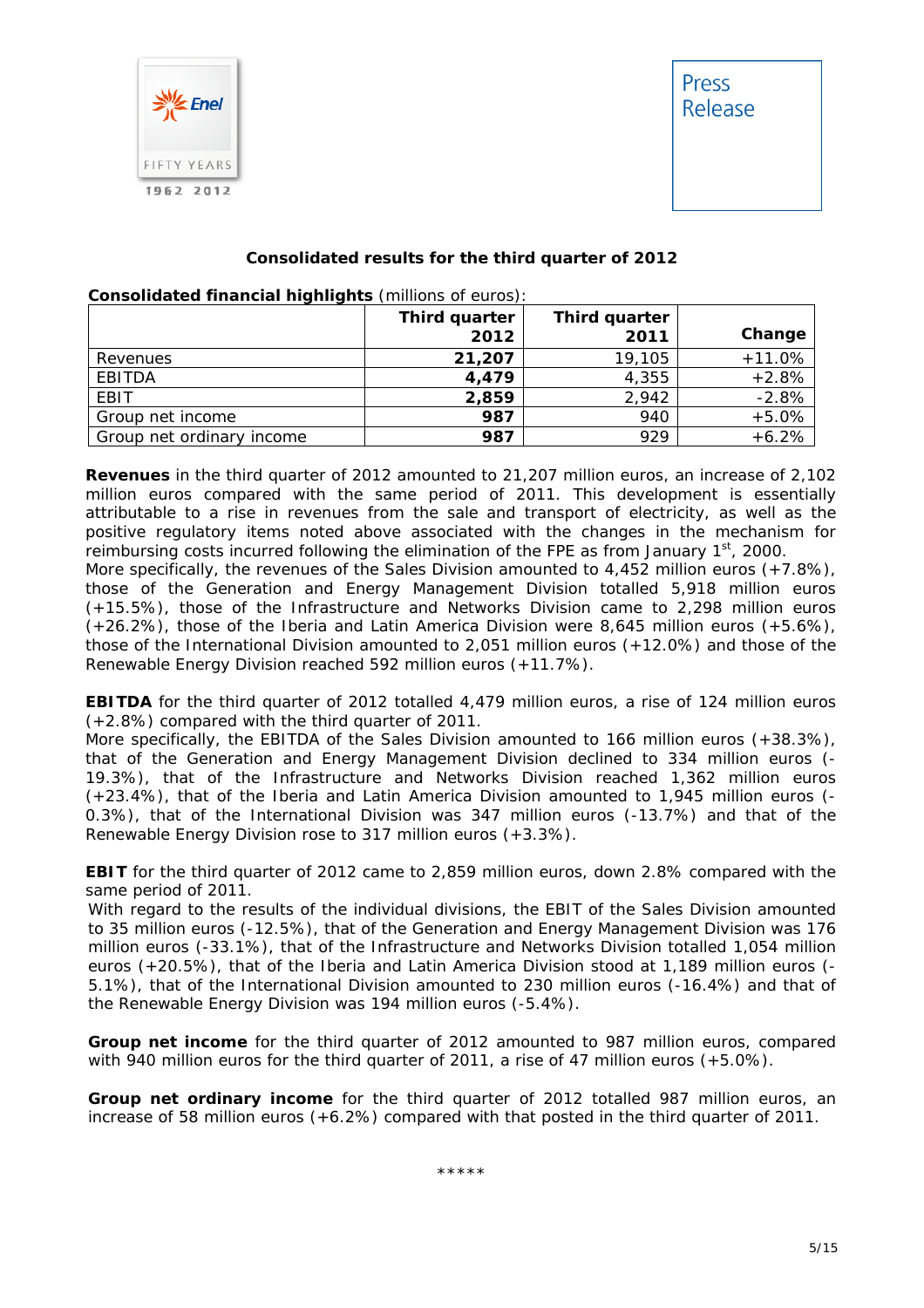

#### **RECENT KEY EVENTS**

On **August 2nd, 2012** rating agency Fitch announced that it had downgraded its long-term rating of Enel from "A-"to "BBB+". Fitch also announced that it confirmed Enel short-term rating of "F2". A negative rating watch was maintained on both ratings. This change in Enel rating mainly reflects weakening macroeconomic conditions in the Spanish market, as well as uncertainties linked to the changing regulatory framework and delays in the securitization process of the Tariff Deficit.

On **August 6th, 2012**, the subsidiary Enel Green Power announced the conclusion of an equity partnership agreement between its US subsidiary Enel Green Power North America and EFS Prairie Rose, LLC, a GE Capital subsidiary, for the construction of the Prairie Rose wind farm in northern Rock County, Minnesota. The project will have a total installed capacity of 200 MW and is supported by a long term power purchase agreement (PPA). In addition, Enel Green Power North America and EFS Prairie Rose signed a capital contribution agreement with a syndicate led by J. P. Morgan, including Wells Fargo Wind Holdings LLC and Metropolitan Life Insurance Company, whereby the syndicate commits to a tax equity contribution of about 190 million US dollars. The syndicate members will release the funds at the time the plant enters service, which is expected to come in the fourth quarter of 2012, subject to compliance with the requirements set out in the capital contribution agreement, thereby becoming partners in the project with limited voting rights. The syndicate members' equity interest will enable them to obtain a percentage of the tax and financial benefits attributed to the project.

On **September 4th, 2012,** Enel, acting through its subsidiary Enel Finance International N.V., placed a bond issue totalling 1 billion euros for institutional investors on the European market. The bond was issued within the framework of the Global Medium Term Notes programme and in accordance with the resolution adopted by Enel's Board of Directors on November 9<sup>th</sup>, 2011. The transaction, led by a syndicate of banks with BNP Paribas, Citigroup, Crédit Agricole CIB, HSBC, J.P. Morgan and Morgan Stanley acting as global coordinators and Banca IMI, Mitsubishi UFJ Securities, Mediobanca, Mizuho International Plc, NATIXIS and UniCredit Bank acting as joint-bookrunners, generated demand of about 5.7 billion euros and is structured as a fixed rate 4.875% bond due March  $11^{th}$ , 2020 (guaranteed by Enel).

On **September 11th, 2012**, the Board of Directors of Enel approved the issue of one or more bonds by December 31<sup>st</sup>, 2013, for a total of up to 5 billion euros. The issues form part of the strategy to extend the average maturity of the Group's consolidated debt and to optimize the profile of its medium and long-term maturities. The bonds could be placed with institutional or retail investors, depending upon the opportunities presented by the market. The bonds may be issued directly by Enel or by its Dutch subsidiary Enel Finance International N.V. (guaranteed by the Parent Company), depending upon the opportunities this second option may present for placement of the bonds on foreign markets. At the same time, the Board of Directors also revoked its resolution of November  $9<sup>th</sup>$ , 2011, authorizing the issue of one or more bonds by December  $31^{st}$ , 2012, for a total of up to 5 billion euros. The revocation did not affect the validity and the effects of the issues already carried out and the guarantees granted in execution of that resolution.

On **September 25th, 2012**, Enel and the Italian National Research Council (CNR) signed a framework agreement for the promotion of joint initiatives in research and innovation. The collaborative effort focuses on issues of common interest relating to the use of primary resources as well as the generation and distribution of electricity to end users, in order to promote the efficient use of electricity. The collaborative activities provided for under the Enel-CNR agreement, envisage: the identification of developments in technology scenarios, the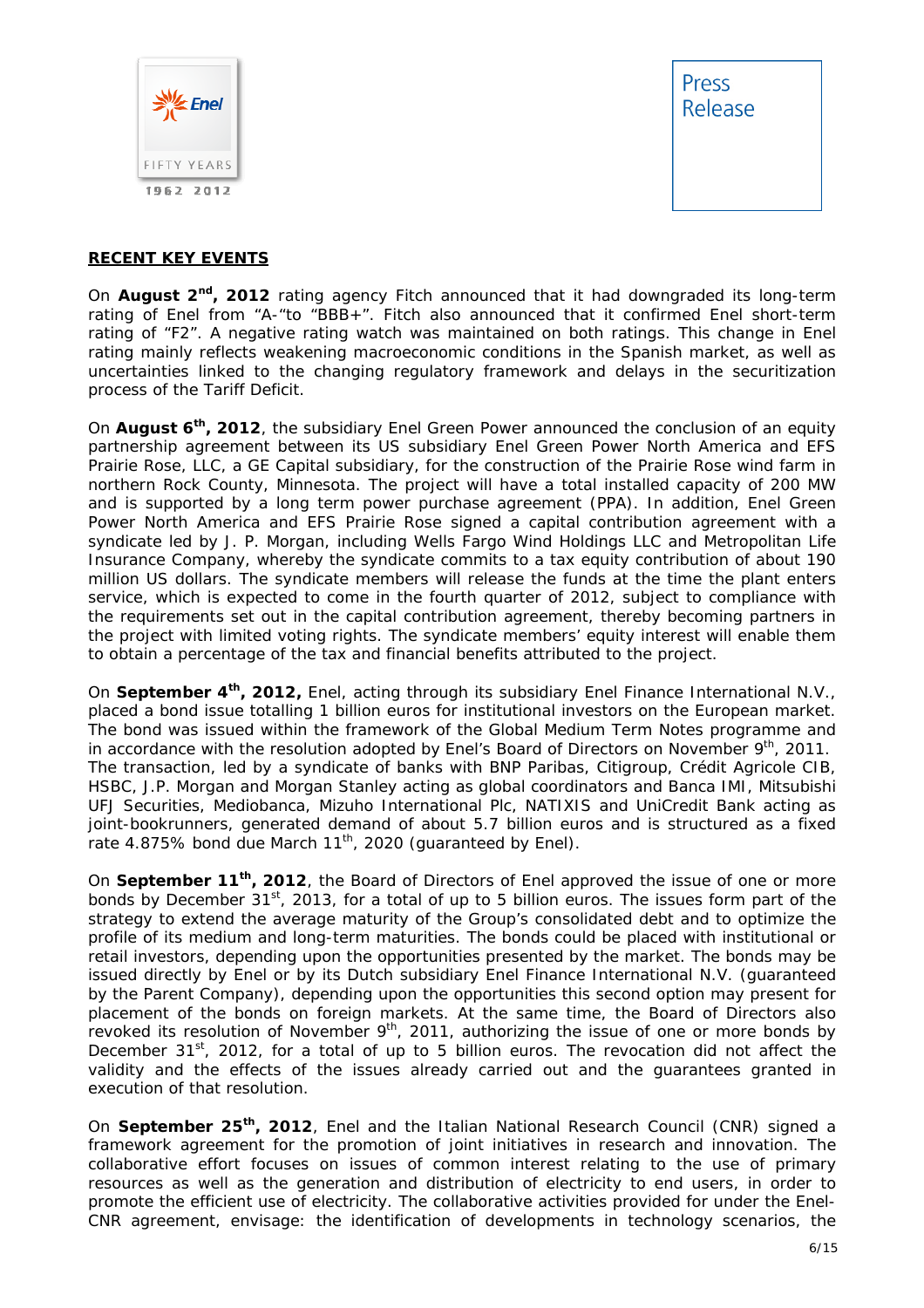

analysis of that evolution, the specification of joint research priorities and the promotion of a culture of energy around the country. A management committee composed of six members will be established. The committee will be in charge of identifying research areas, lines of implementation and the specific issues to be investigated, with the aim of optimizing the expected results and financial resources available at the national, EU and international level.

On **October 8th, 2012,** Enel, acting through its subsidiary Enel Finance International N.V., placed a total of 2 billion euros in a multi-tranche bond issue for institutional investors on the European market. The issue was executed as authorised by Enel's Board of Directors on September 11<sup>th</sup>, 2012 under the Global Medium Term Notes programme. The transaction, carried out by a syndicate of banks composed of Bank of America Merrill Lynch, Barclays, Deutsche Bank, J.P. Morgan, Royal Bank of Scotland and Société Générale Corporate & Investment Banking as the global coordinators and Banco Bilbao Vizcaya Argentaria, Credit Suisse, Goldman Sachs International, ING, Santander Global Banking and Markets and UBS Investment Bank as the joint-bookrunners, generated demand in excess of 12 billion euros and is structured into the following tranches (all guaranteed by Enel): 1 billion euros at a rate of 3.625% maturing on April 17<sup>th</sup>, 2018 and 1 billion euros at a rate of 4.875% maturing on April  $17^{th}$ , 2023.

On **October 9th, 2012,** Enel announced that its Spanish subsidiary Endesa completed the sale of the entire share capital of Irish company Endesa Ireland — owned by Endesa Generación (99.98%) and Endesa (0.02%) — to Scottish and Southern Energy Plc ("SSE"), following the agreement signed on June  $14<sup>th</sup>$ , 2012. A price of 286 million euros was agreed for the 100% stake in Endesa Ireland. The enterprise value for the entire share capital of the company amounts to approximately 361 million euros, including Endesa Ireland's net financial position at closing. The transaction, which was completed following the issuance of all the relevant authorizations by the competent authorities, is part of the disposal plan announced by Enel to investors. The sale had a positive impact on the consolidated net debt of the Enel Group of around 361 million euros, taking into account the expected repayment by SSE of Endesa Ireland's intercompany debt of approximately 75 million euros.

On **October 24th, 2012,** the subsidiary Enel Distribuzione and NEC Corporation, a leader in network, communication and IT solutions, expanded their existing strategic partnership for the development of smart grids, which began in April 2011, with the signing of a new memorandum of understanding (MOU). The new agreement aims to expand joint business opportunities in the smart energy field, one of the most promising areas of development for the energy industry. It enhances technical and commercial collaboration between the two companies in three key areas of new energy technologies: smart metres and advanced metering infrastructure (AMI), electricity storage systems (ESS), and smart city development.

On **November 5th, 2012**, Moody's rating agency announced that it had downgraded its longterm rating for from "Baa1" to "Baa2". The agency also said that it was maintaining its shortterm rating for Enel at "Prime-2". The outlook is negative. According to Moody's, the adjustment of Enel rating mainly reflects the macroeconomic, political and regulatory challenges that utilities are facing in Italy and Spain, partly associated with the ratings assigned to the sovereign debt of Spain ("Baa3", with a negative outlook) and Italy ("Baa2", with a negative outlook). The agency said that the change in Enel rating also reflects the narrowing of margins in the power generation sector, mainly in Italy, and changes in the electricity sector's regulatory and fiscal framework that were announced in Spain. On a positive note, Moody's noted that the Company has extended the maturity of its debt and increased its liquidity, which now covers its maturing obligations through all of 2014 and even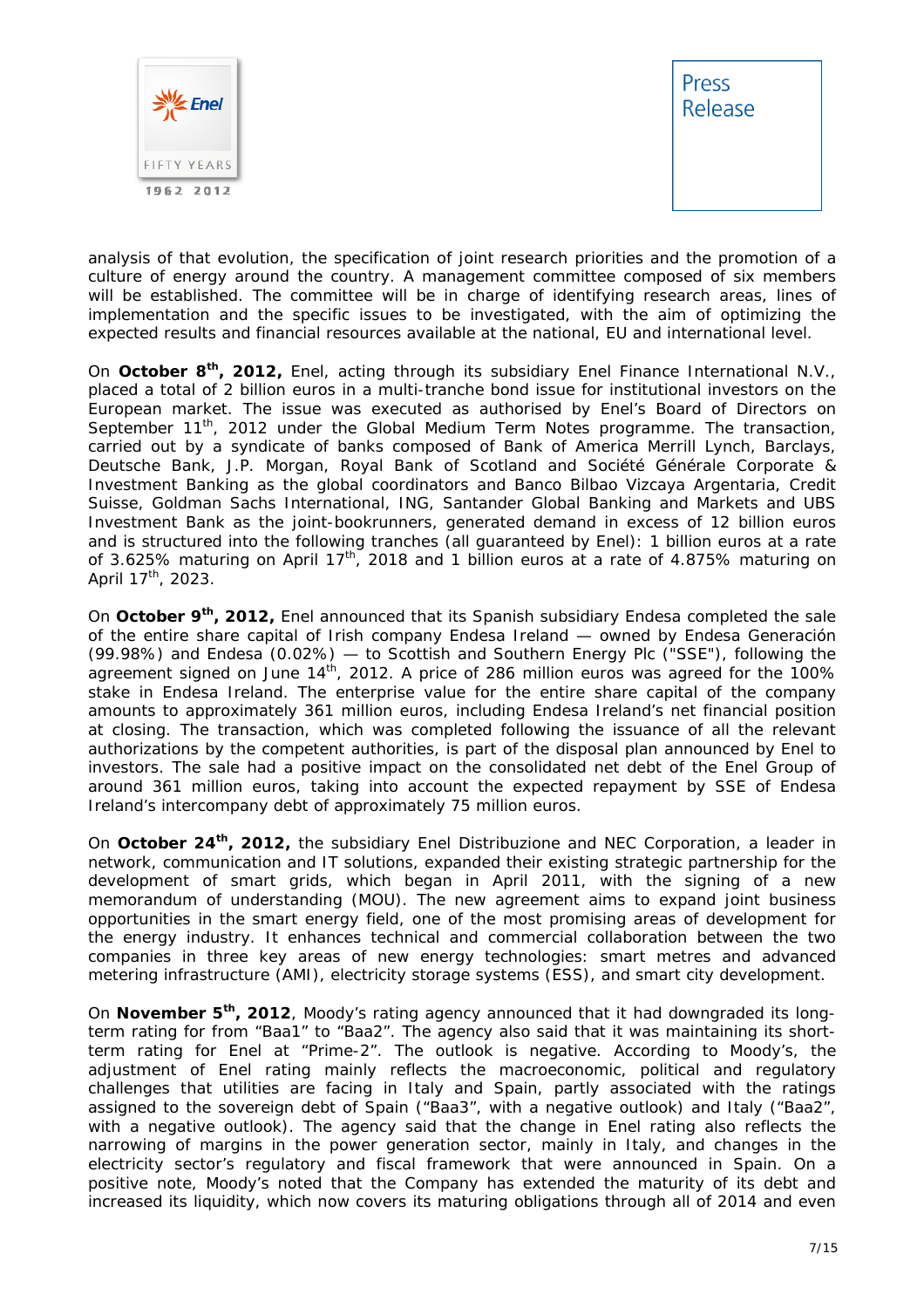



beyond. This gives Enel greater flexibility in accessing financing sources, even in today's volatile market environment

On **November 6th, 2012,** the Board of Directors of Enersis – a Chilean company controlled by Endesa through its wholly-owned subsidiary Endesa Latinoamerica ("Endesa Latam"), which holds a direct stake of 60.6% in the capital of Enersis – called a special shareholders' meeting for December  $20<sup>th</sup>$ , 2012 to approve a capital increase in an amount, expressed in Chilean pesos, equal to between 5,915 million and 6,555 million US dollars, to be subscribed in cash or through contributions in kind. More specifically, within the context of this operation, the shareholders' meeting is called to approve the contribution in kind and the associated value (between 3,586 million and 3,974 million US dollars) of the entire share capital of Cono Sur Partecipaciones, a company in which the controlling shareholder, Endesa Latam, will contribute its holdings in 12 Latin American companies operating in the electricity sector, in most of which Enersis already holds a direct stake. The shareholders' meeting will then be called upon to determine the subscription price for the new shares or specify the criteria for determining that price, in the latter case delegating the task of setting of the final price to the Board of Directors, provided that the capital increase is performed within 180 days from the date of the shareholders' meeting.

The shareholders' meeting is also asked to approve the placement of a condition on the entire operation, making its finalization subject to contributions in cash by the other shareholders so that the majority shareholder does not exceed the shareholding limit set by law and the bylaws of Enersis, equal to 65% of the share capital with voting rights.

#### \*\*\*\*\*

#### **OUTLOOK**

The first nine months of the year were affected by the persistence of adverse economic conditions in the Euro zone, especially in Italy and Spain, with consequent repercussions on the demand for energy that are expected to continue in the remainder of 2012 and in 2013. By contrast, the markets of Eastern Europe, Russia and, above all, Latin America continue to grow. In this context, geographical and technological diversification, the programmes to enhance operating efficiency already under way and the optimization of Enel's investments enable the Group to confirm the full-year targets for 2012 already announced to investors, even considering the negative impact of the changes in the regulatory framework that were already adopted in Spain during the course of the year.

#### \*\*\*\*\*

*At 6:00 p.m.CET today, November 13th, 2012, a conference call will be held to present the results for the third quarter and the first nine months of 2012 to financial analysts and institutional investors. Journalists are also invited to listen in on the call. Documentation relating to the conference call will be available on Enel's website (www.enel.com) in the Investor Relations section from the beginning of the event.* 

*Tables presenting the results of the individual Divisions (which do not take account of intersegment eliminations) are attached below, as are the condensed income statement, the statement of comprehensive income, the condensed balance sheet and the condensed cash*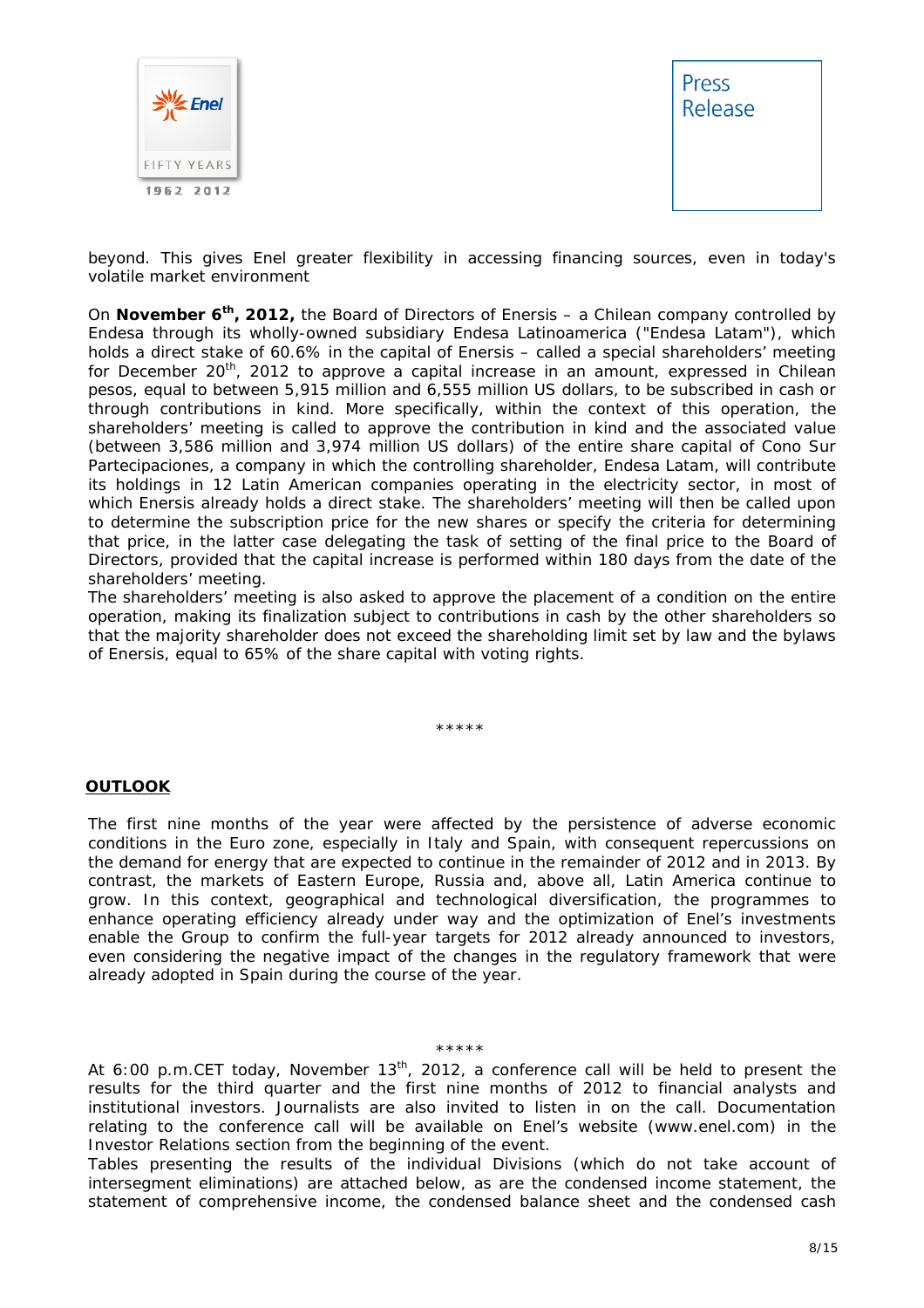



*flow statement for the Enel Group. A descriptive summary of the alternative performance indicators is also attached.* 

*The officer responsible for the preparation of the corporate financial reports, Luigi Ferraris, declares, pursuant to Article 154-bis, paragraph 2, of the Consolidated Law on Financial Intermediation,that the accounting information contained in this press release corresponds with that contained in the accounting documentation, books and records.* 

\*\*\*\*\*

#### **Results of the Divisions**

Following the implementation of the new Group organisational arrangements in February 2012, the results of the Divisions are presented in a manner consistent with the new model and taking account of the possibilities for the simplification of disclosures associated with the materiality thresholds established under IFRS 8 – Operating Segments. This representation is used by management in assessing Group performance for the two periods in question.

#### **Sales Division**

|             | <b>First nine</b><br>months<br>2012 | <b>First nine</b><br>months<br>2011 | Change   | <b>Third</b><br>quarter<br>2012 | Third<br>quarter<br>2011 | Change   |
|-------------|-------------------------------------|-------------------------------------|----------|---------------------------------|--------------------------|----------|
| Revenues    | 13,860                              | 12.932                              | $+7.2%$  | 4,452                           | 4.129                    | $+7.8%$  |
| EBITDA      | 494                                 | 446                                 | $+10.8%$ | 166                             | 120                      | $+38.3%$ |
| <b>EBIT</b> | 161                                 | 220                                 | $-26.8%$ | 35                              | 40                       | $-12.5%$ |
| Capex       | 53                                  | 40                                  | $+32.5%$ | 33                              | 28                       | $+17.9%$ |

**Results** (millions of euros):

#### **Generation and Energy Management Division**

**Results** (millions of euros):

|          | <b>First nine</b><br>months<br>2012 | <b>First nine</b><br>months<br>2011 | Change    | <b>Third</b><br>quarter<br>2012 | <b>Third</b><br>quarter<br>2011 | Change   |
|----------|-------------------------------------|-------------------------------------|-----------|---------------------------------|---------------------------------|----------|
| Revenues | 17,222                              | 15,345                              | $+12.2%$  | 5,918                           | 5.124                           | $+15.5%$ |
| EBITDA   | 1.028                               | 1.659                               | $-38.0\%$ | 334                             | 414                             | $-19.3%$ |
| EBIT     | 561                                 | 1,219                               | $-54.0\%$ | 176                             | 263                             | $-33.1%$ |
| Capex    | 232                                 | 224                                 | $+3.6%$   | 94                              | 115                             | $-18.3%$ |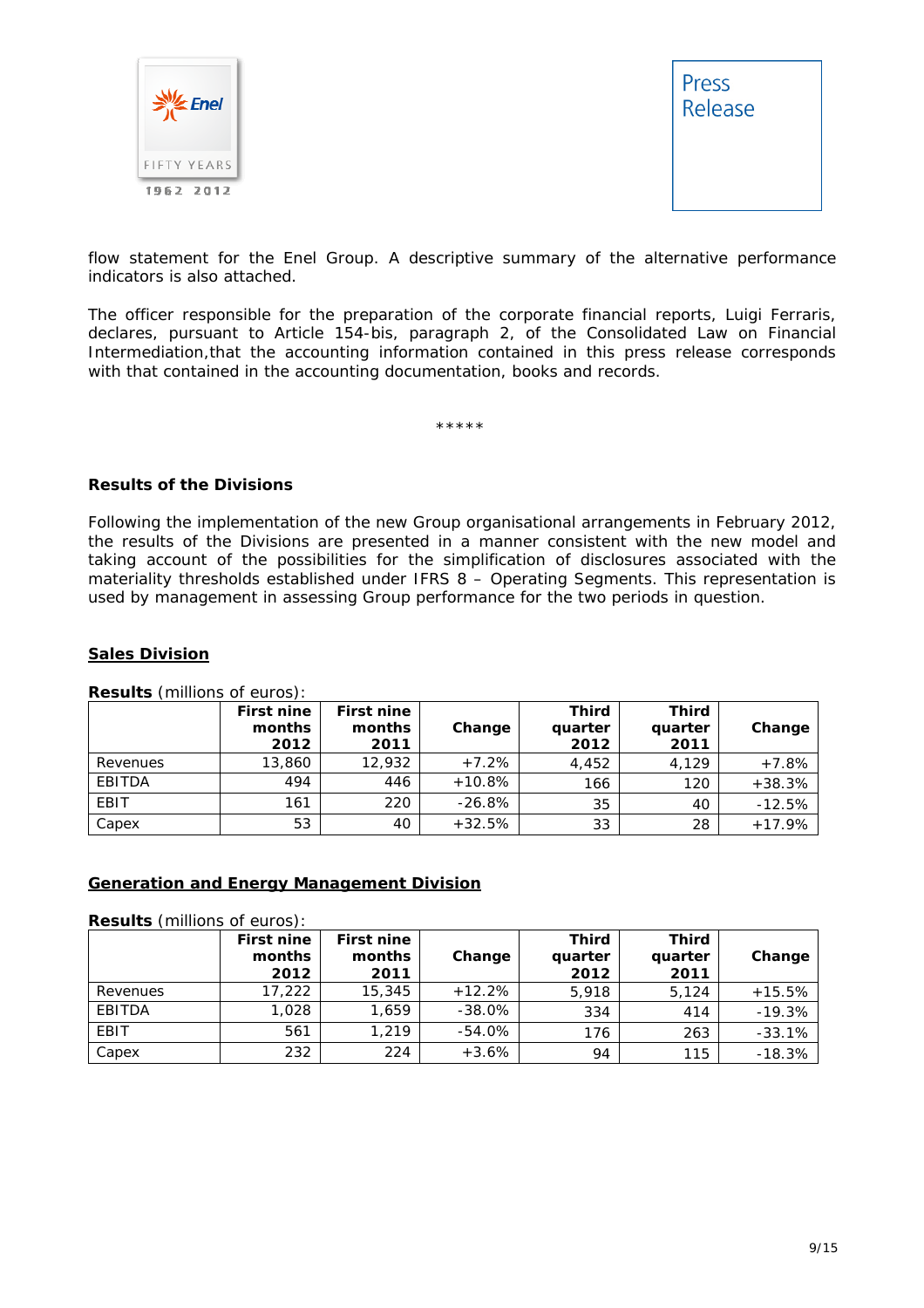

#### **Infrastructure and Networks Division**

### **Results** (millions of euros):

|          | First nine<br>months<br>2012 | <b>First nine</b><br>months<br>2011 | Change   | Third<br>quarter<br>2012 | <b>Third</b><br>quarter<br>2011 | Change   |
|----------|------------------------------|-------------------------------------|----------|--------------------------|---------------------------------|----------|
| Revenues | 6,082                        | 5.415                               | $+12.3%$ | 2.298                    | 1,821                           | $+26.2%$ |
| EBITDA   | 3,335                        | 3.129                               | $+6.6%$  | 1,362                    | 1,104                           | $+23.4%$ |
| EBIT     | 2.556                        | 2.442                               | $+4.7%$  | 1,054                    | 875                             | $+20.5%$ |
| Capex    | 1,011                        | 934                                 | $+8.2%$  | 345                      | 355                             | $-2.8%$  |

### **Iberia and Latin America Division**

| <b>Results</b> (millions of euros): |                                     |                                     |         |                          |                          |          |  |
|-------------------------------------|-------------------------------------|-------------------------------------|---------|--------------------------|--------------------------|----------|--|
|                                     | <b>First nine</b><br>months<br>2012 | <b>First nine</b><br>months<br>2011 | Change  | Third<br>quarter<br>2012 | Third<br>quarter<br>2011 | Change   |  |
| Revenues                            | 25,140                              | 24.029                              | $+4.6%$ | 8,645                    | 8,185                    | $+5.6%$  |  |
| EBITDA                              | 5.589                               | 5,562                               | $+0.5%$ | 1.945                    | 1,951                    | $-0.3%$  |  |
| <b>EBIT</b>                         | 3,334                               | 3,450                               | $-3.4%$ | 1,189                    | 1,253                    | $-5.1%$  |  |
| Capex                               | 1,472                               | 1,425                               | $+3.3%$ | 597                      | 492                      | $+21.3%$ |  |

### **International Division**

**Results** (millions of euros):

|          | <b>First nine</b><br>months<br>2012 | <b>First nine</b><br>months<br>2011 | Change   | Third<br>quarter<br>2012 | <b>Third</b><br>quarter<br>2011 | Change   |
|----------|-------------------------------------|-------------------------------------|----------|--------------------------|---------------------------------|----------|
| Revenues | 6.324                               | 5,650                               | $+11.9%$ | 2,051                    | 1,831                           | $+12.0%$ |
| EBITDA   | 1.104                               | 1,200                               | $-8.0\%$ | 347                      | 402                             | $-13.7%$ |
| EBIT     | 825                                 | 771                                 | $+7.0%$  | 230                      | 275                             | $-16.4%$ |
| Capex    | 794                                 | 979                                 | $-18.9%$ | 279                      | 406                             | $-31.3%$ |

#### **Renewable Energy Division**

#### **Results** (millions of euros):

|          | <b>First nine</b><br>months<br>2012 | <b>First nine</b><br>months<br>2011 | Change    | Third<br>quarter<br>2012 | Third<br>quarter<br>2011 | Change   |
|----------|-------------------------------------|-------------------------------------|-----------|--------------------------|--------------------------|----------|
| Revenues | 1.924                               | 1,859                               | $+3.5%$   | 592                      | 530                      | $+11.7%$ |
| EBITDA   | 1.124                               | 1,183                               | $-5.0\%$  | 317                      | 307                      | $+3.3%$  |
| EBIT     | 764                                 | 889                                 | $-14.1%$  | 194                      | 205                      | $-5.4%$  |
| Capex    | 714                                 | 1,033                               | $-30.9\%$ | 257                      | 409                      | $-37.2%$ |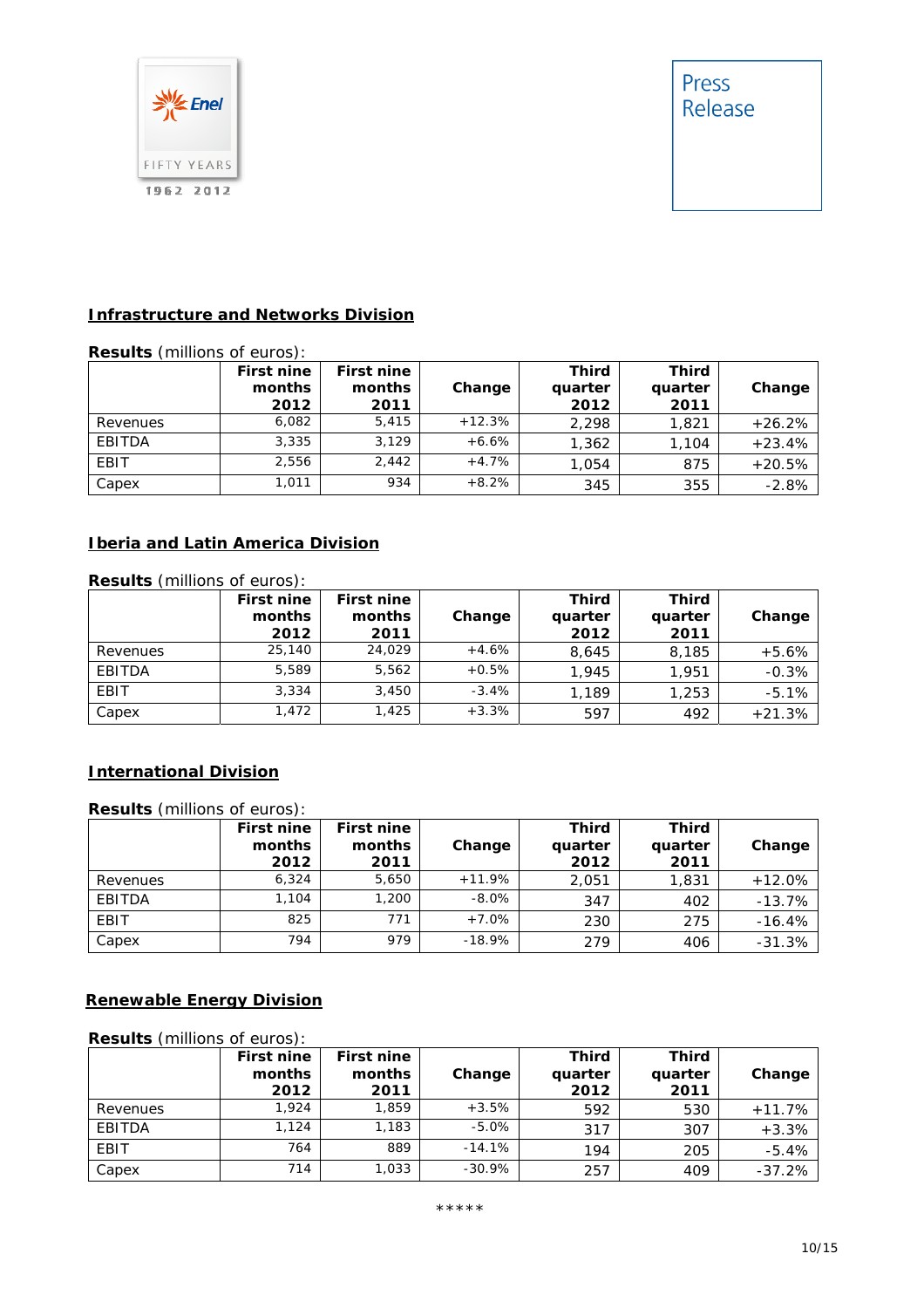

#### **ALTERNATIVE PERFORMANCE INDICATORS**

The following section describes a number of alternative performance indicators, not envisaged under the IFRS-EU accounting standards, which are used in this press release in order to facilitate the assessment of the Group's performance and financial position.

- **EBITDA:** an indicator of Enel's operating performance, calculated as "Operating income" plus "Depreciation, amortisation and impairment losses";
- **Net financial debt**: an indicator of Enel's financial structure, determined by "Long-term loans" and "Short-term loans and the current portion of long-term loans" less "Cash and cash equivalents", current and non-current financial assets (financial receivables and securities other than equity investments) included in "Other current assets" and "Other non-current assets";
- **Net capital employed**: calculated as the sum of "Current assets", "Non-current assets" and "Net assets held for sale", net of "Current liabilities" and "Non-current liabilities", excluding the items considered in the definition of net financial debt;
- **Group net ordinary income:** defined as that part of "Group net income" derived from ordinary business operations;
- **Net assets held for sale:** calculated as the algebraic sum of "Assets held for sale" and "Liabilities held for sale".

Enel press releases have all now smartphone and tablet versions. Download Enel Mobile App from **Apple Store , Google Play** and **BlackBerry App World**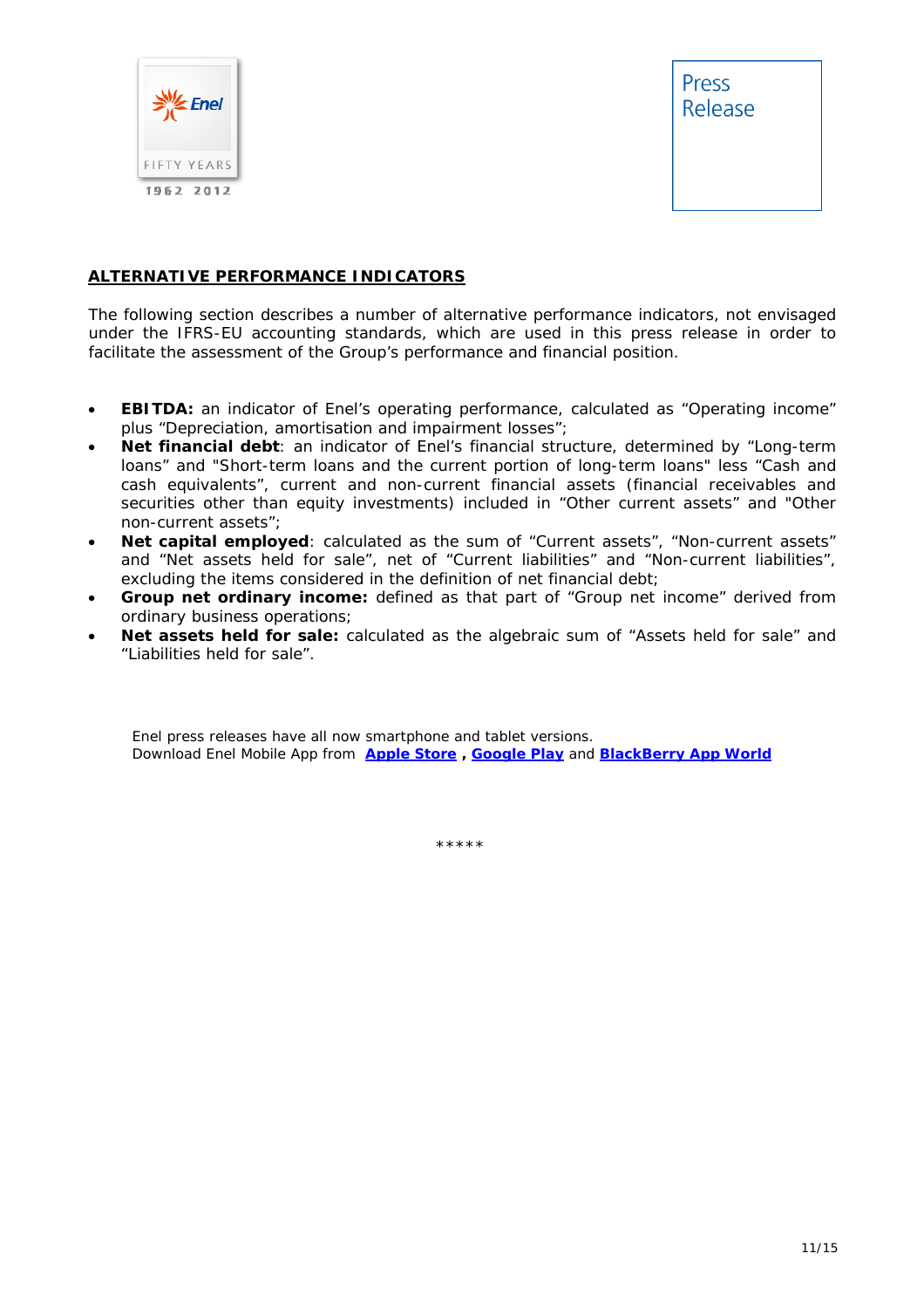

## **Condensed Consolidated Income Statement**

| 3rd Quarter |                     |        | Millions of euro                                                                                      | First nine months   |        |        |                 |
|-------------|---------------------|--------|-------------------------------------------------------------------------------------------------------|---------------------|--------|--------|-----------------|
| 2012        | 2011                | Change |                                                                                                       | 2012                | 2011   | Change |                 |
|             | 21,207 19,105 2,102 |        | 11.0% Total revenues                                                                                  | 61,899              | 57,496 | 4,403  | 7.7%            |
|             | 16,830 14,851 1,979 |        | 13.3% Total costs                                                                                     | 49,336              | 44,431 | 4,905  | 11.0%           |
| 102         | 101                 | 1      | 1.0% Net income/(charges) from commodity risk management                                              | 198                 | 219    | (21)   | $-9.6%$         |
|             | 4,479 4,355         | 124    | 2.8% GROSS OPERATING MARGIN                                                                           | 12,761              | 13,284 | (523)  | $-3.9%$         |
| 1,620       | 1,413               | 207    | 14.6% Depreciation, amortization and impairment losses                                                | 4,561               | 4,270  | 291    | 6.8%            |
|             | 2,859 2,942 (83)    |        | -2.8% OPERATING INCOME                                                                                | 8,200               | 9,014  | (814)  | $-9.0%$         |
| 443         | (9)                 | 452    | - Financial income                                                                                    | 1,940               | 1,756  | 184    | 10.5%           |
| 1,268       | 919                 | 349    | 38.0% Financial expense                                                                               | 4,266               | 4,094  | 172    | 4.2%            |
|             | $(825)$ $(928)$     |        | 103 -11.1% Total financial income/(expense)                                                           | $(2,326)$ $(2,338)$ |        | 12     | $-0.5%$         |
| 20          | 15                  | 5      | Share of gains/(losses) on investments accounted<br>33.3% for using the equity method                 | 65                  | 78     |        | $(13) -16.7%$   |
|             | 2,054 2,029         | 25     | 1.2% INCOME BEFORE TAXES                                                                              | 5,939               | 6,754  |        | $(815) - 12.1%$ |
| 817         | 744                 | 73     | 9.8% Income taxes                                                                                     | 2,310               | 2,280  | 30     | 1.3%            |
|             | 1,237 1,285         | (48)   | -3.7% Income from continuing operations                                                               | 3,629               | 4,474  |        | $(845) - 18.9%$ |
|             |                     |        |                                                                                                       |                     |        |        |                 |
|             |                     |        | - Net income from discontinued operations                                                             |                     |        |        |                 |
|             | 1,237 1,285         | (48)   | NET INCOME FOR THE PERIOD (shareholders of the<br>-3.7% Parent Company and non-controlling interests) | 3,629               | 4,474  |        | $(845) - 18.9%$ |
| 987         | 940                 | 47     | 5.0% Attributable to shareholders of the Parent Company                                               | 2,808               | 3,492  | (684)  | $-19.6%$        |
| 250         | 345                 | (95)   | -27.5% Attributable to non-controlling interests                                                      | 821                 | 982    | (161)  | $-16.4%$        |

(1) The Group's diluted earnings per share are equal to net earnings per share.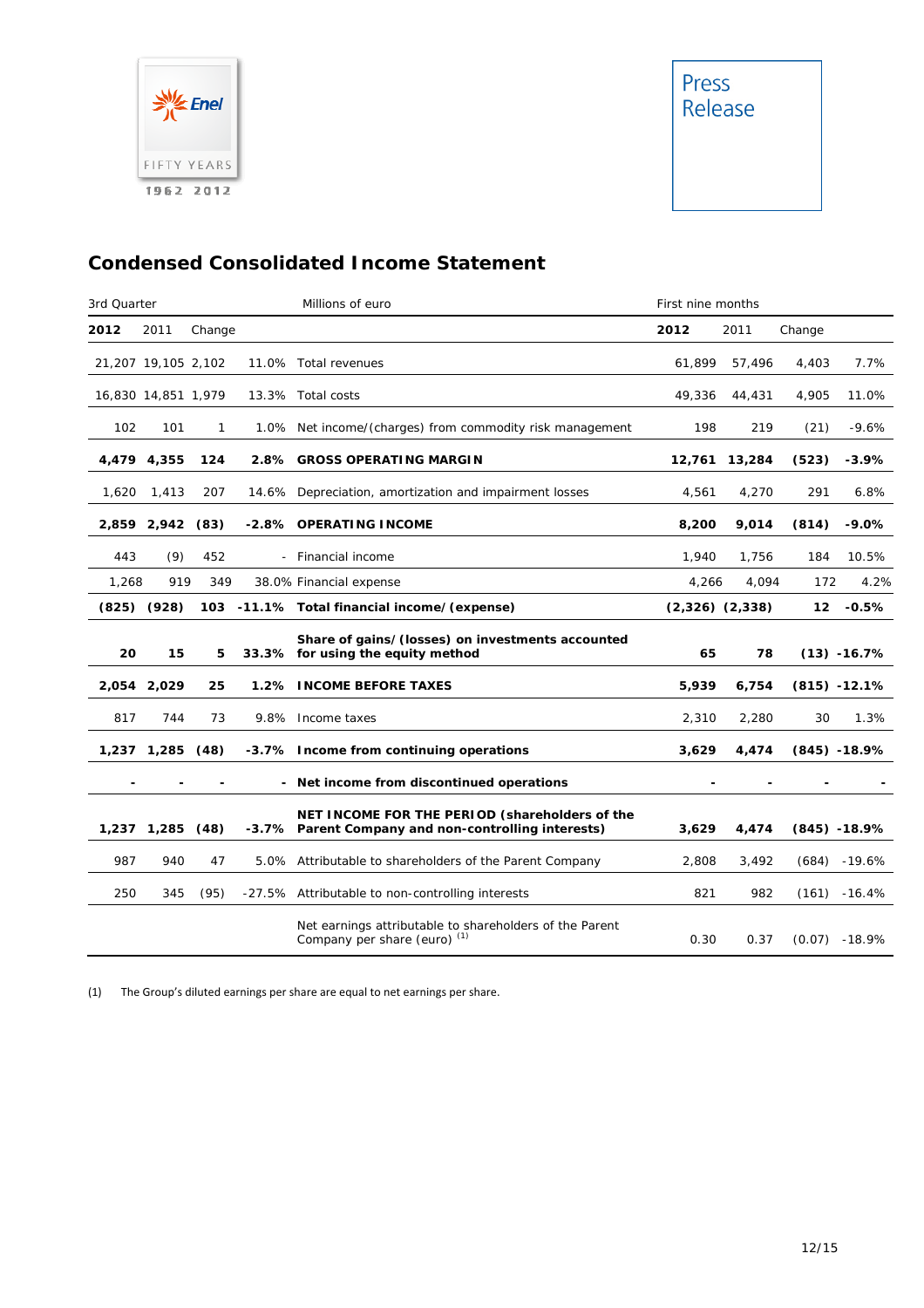

# **Statement of Comprehensive Income**

| Millions of euro                                                                                | First nine months |          |
|-------------------------------------------------------------------------------------------------|-------------------|----------|
|                                                                                                 | 2012              | 2011     |
| Net income for the period (shareholders of the Parent Company and<br>non-controlling interests) | 3,629             | 4,474    |
| Other components of comprehensive income:                                                       |                   |          |
| - Effective portion of change in the fair value of cash flow hedges                             | (319)             | (139)    |
| - Share of income recognized in equity by companies accounted for using the<br>equity method    | (4)               | (4)      |
| Change in the fair value of financial investments available for sale                            | (329)             | 26       |
| - Exchange rate differences                                                                     | 468               | (1,624)  |
| Income/(Loss) recognized directly in equity                                                     | (184)             | (1, 741) |
| Comprehensive income for the period                                                             | 3,445             | 2,733    |
| - Attributable to the shareholders of the Parent Company                                        | 2,249             | 2.723    |
| - Attributable to non-controlling interests                                                     | 1,196             | 10       |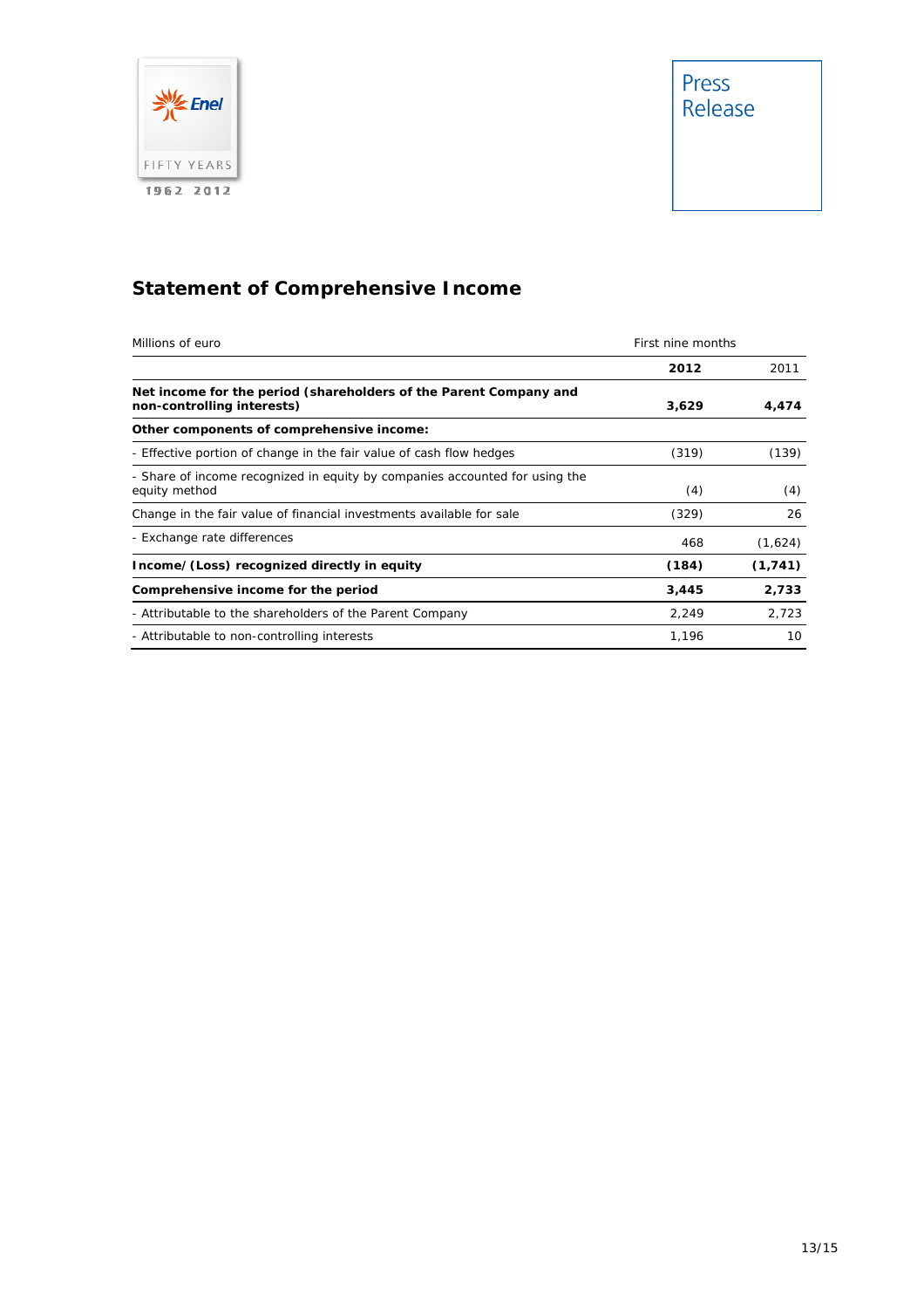

### **Condensed Consolidated Balance Sheet**

Millions of euro

|                                                                 | at Sept. 30,<br>2012 | at Dec. 31, 2011 | Change  |
|-----------------------------------------------------------------|----------------------|------------------|---------|
| <b>ASSETS</b>                                                   |                      |                  |         |
| <b>Non-current assets</b>                                       |                      |                  |         |
| - Property, plant and equipment and intangible assets           | 102,532              | 101,570          | 962     |
| - Goodwill                                                      | 18,473               | 18,342           | 131     |
| - Equity investments accounted for using the equity method      | 1,265                | 1,085            | 180     |
| - Other non-current assets (1)                                  | 13,341               | 12,842           | 499     |
| Total                                                           | 135,611              | 133,839          | 1,772   |
| <b>Current assets</b>                                           |                      |                  |         |
| - Inventories                                                   | 3,535                | 3,148            | 387     |
| - Trade receivables                                             | 13,049               | 11,570           | 1,479   |
| - Cash and cash equivalents                                     | 7,143                | 7,015            | 128     |
| - Other current assets <sup>(2)</sup>                           | 15,557               | 13,852           | 1,705   |
| Total                                                           | 39,284               | 35,585           | 3,699   |
| Assets held for sale                                            | 369                  | 381              | (12)    |
| <b>TOTAL ASSETS</b>                                             | 175,264              | 169,805          | 5,459   |
| LIABILITIES AND SHAREHOLDERS' EQUITY                            |                      |                  |         |
| - Equity attributable to the shareholders of the Parent Company | 39,534               | 38,790           | 744     |
| - Equity attributable to non-controlling interests              | 16,319               | 15,650           | 669     |
| Total shareholders'equity                                       | 55,853               | 54,440           | 1,413   |
| Non-current liabilities                                         |                      |                  |         |
| - Long-term loans                                               | 56,396               | 48,703           | 7,693   |
| - Provisions and deferred tax liabilities                       | 22,355               | 22,336           | 19      |
| - Other non-current liabilities                                 | 3,540                | 3,620            | (80)    |
| Total                                                           | 82,291               | 74,659           | 7,632   |
| <b>Current liabilities</b>                                      |                      |                  |         |
| - Short-term loans and current portion of long-term loans       | 9,430                | 14,471           | (5,041) |
| - Trade payables                                                | 12,183               | 12,931           | (748)   |
| - Other current liabilities                                     | 15,459               | 13,246           | 2,213   |
| Total                                                           | 37,072               | 40,648           | (3,576) |
| Liabilities held for sale                                       | 48                   | 58               | (10)    |
| <b>TOTAL LIABILITIES</b>                                        | 119,411              | 115,365          | 4,046   |
| TOTAL LIABILITIES AND SHAREHOLDERS' EQUITY                      | 175,264              | 169,805          | 5,459   |

(1) Of which long-term financial receivables and other securities at September 30, 2012 for €4,028 million (€3,496 million at December 31, 2011) and €136 million (€80 million at December 31, 2011), respectively.<br>
(2) Of